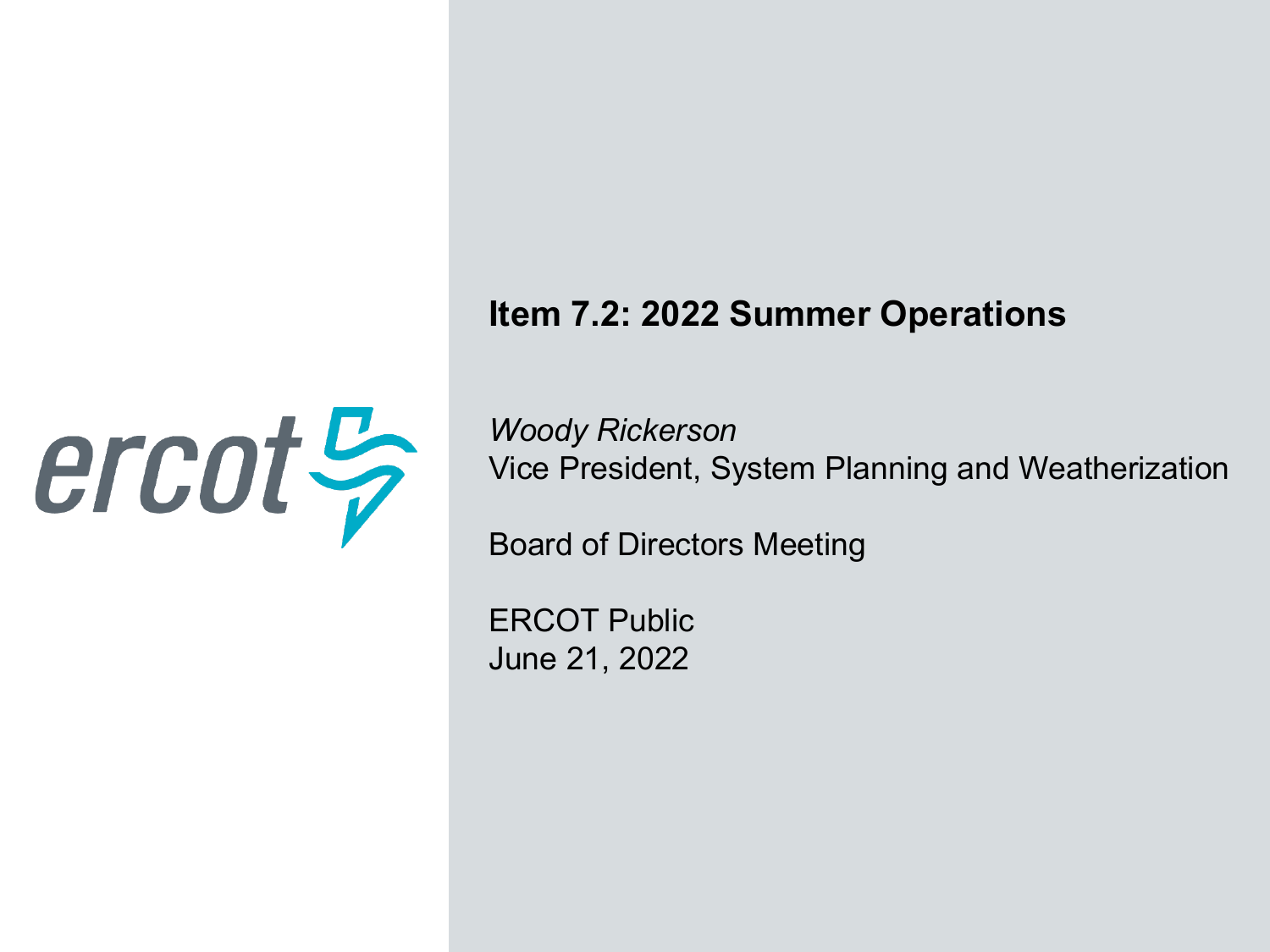### **Summer 2022: Resource Adequacy Outlook**

- Anticipate record peak demand of 77,884 MW based on average summer weather
- Planning reserve margin for summer 2022 is 22.8% higher than last several years
- Assessment of resource adequacy for high-demand days is highly dependent on output of wind and solar resources, as well as unplanned outages of thermal generation
- Increased percentage of wind and solar resources will lead to netload peak being extended before and after traditional hour ending 5PM peak demand

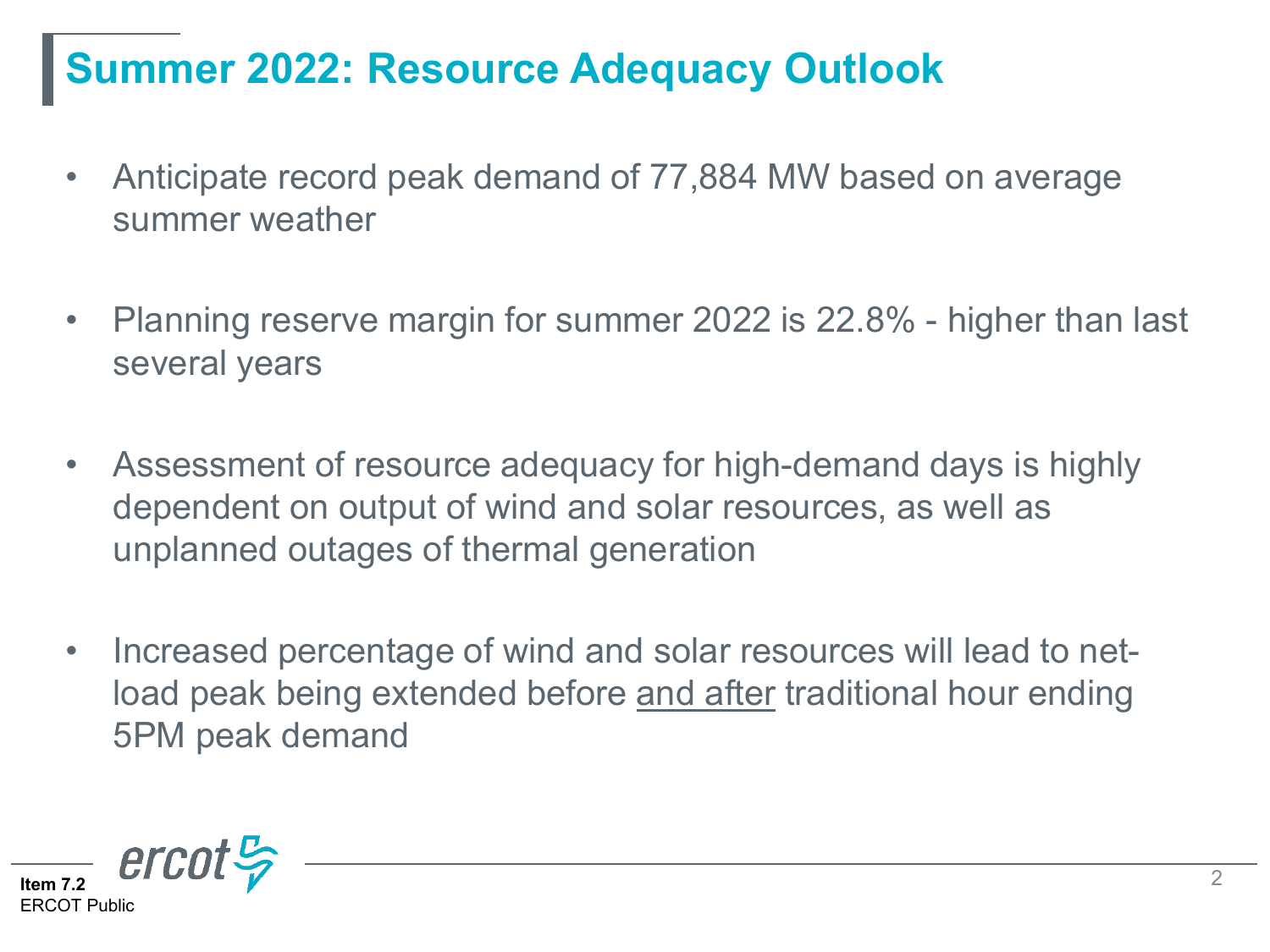### **Seasonal Assessment of Resource Adequacy Outlook**

| <b>Summer 2021</b>                                         | <b>Forecasted</b><br><b>Season Peak</b><br>Load | <b>Forecasted</b><br><b>Season Peak</b><br><b>Load / Extreme</b><br><b>Generation</b><br><b>Outages</b> | <b>Forecasted</b><br><b>Season Peak</b><br>Load / Low<br><b>Ren. Output</b> | <b>Extreme Peak</b><br><b>Load / Typical</b><br><b>Generation</b><br><b>Outages</b> |
|------------------------------------------------------------|-------------------------------------------------|---------------------------------------------------------------------------------------------------------|-----------------------------------------------------------------------------|-------------------------------------------------------------------------------------|
| <b>Total Resources</b><br>(as of May 13)                   | 91,392 MW                                       |                                                                                                         |                                                                             |                                                                                     |
| <b>Peak Load</b>                                           | 77,3141                                         |                                                                                                         |                                                                             | 79,2393                                                                             |
| Unavailable Capacity <sup>2</sup>                          | 4,105                                           | 8,090                                                                                                   | 12,823                                                                      | 4,105                                                                               |
| <b>Capacity Available for</b><br><b>Operating Reserves</b> | 9,970                                           | 8,090                                                                                                   | 1,252                                                                       | 6,027                                                                               |

*<sup>1</sup> Based on average weather from 2006-2020 and 567MW of incremental rooftop solar*

*2 Assumptions for scenarios of Unavailable Capacity are detailed in SARA Report* 

*<sup>3</sup> Based on 90th percentile of summer weather conditions of 2002-2020*

SARA Report also contains other more-extreme scenarios

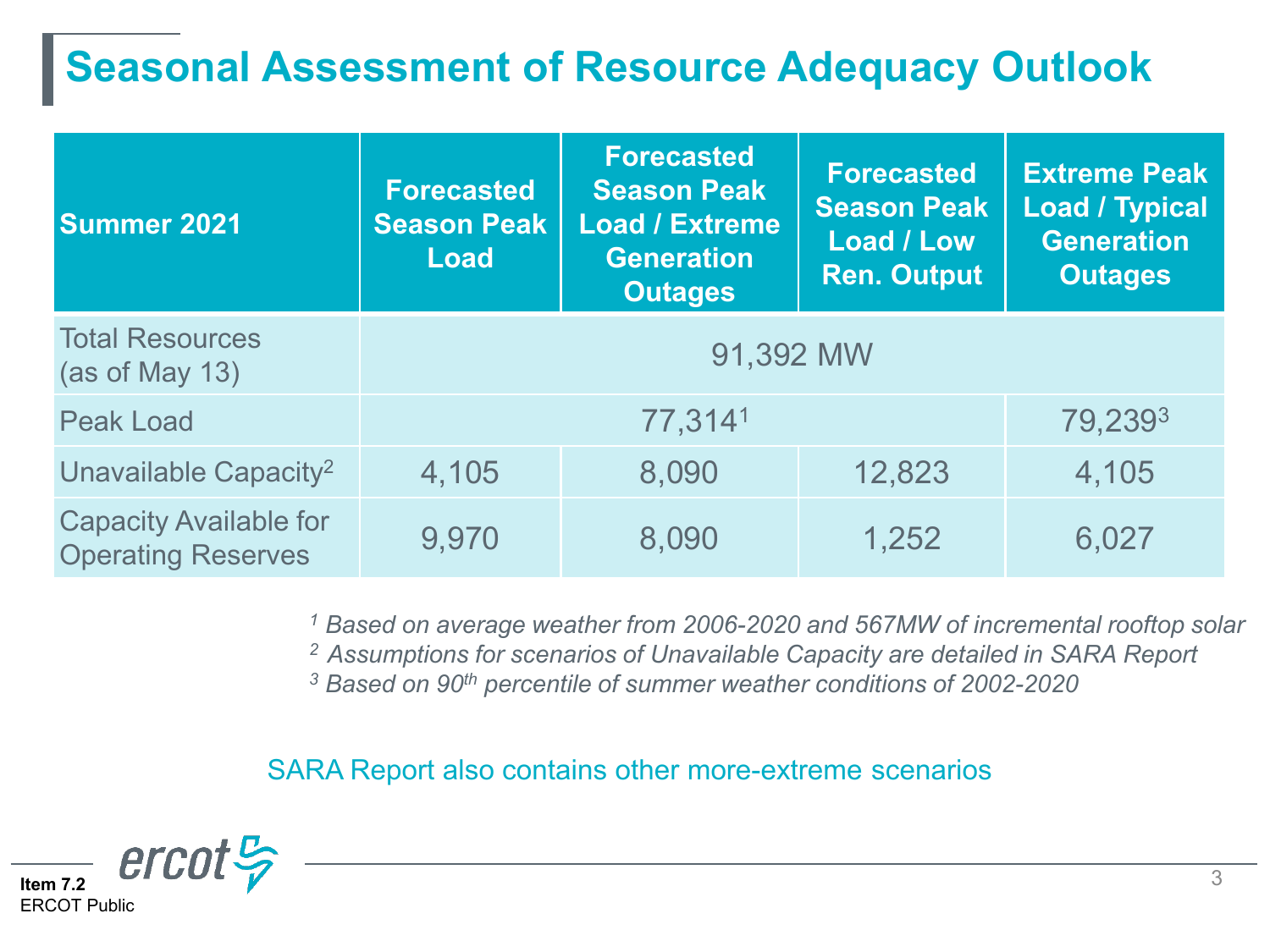### **Summer 2022 Transmission Outlook**

- No wide-area reliability concerns expected this year, barring significant outages
- May experience congestion in some areas:
	- Export constraints from Panhandle, West Texas and areas of the Rio Grande Valley during high wind conditions



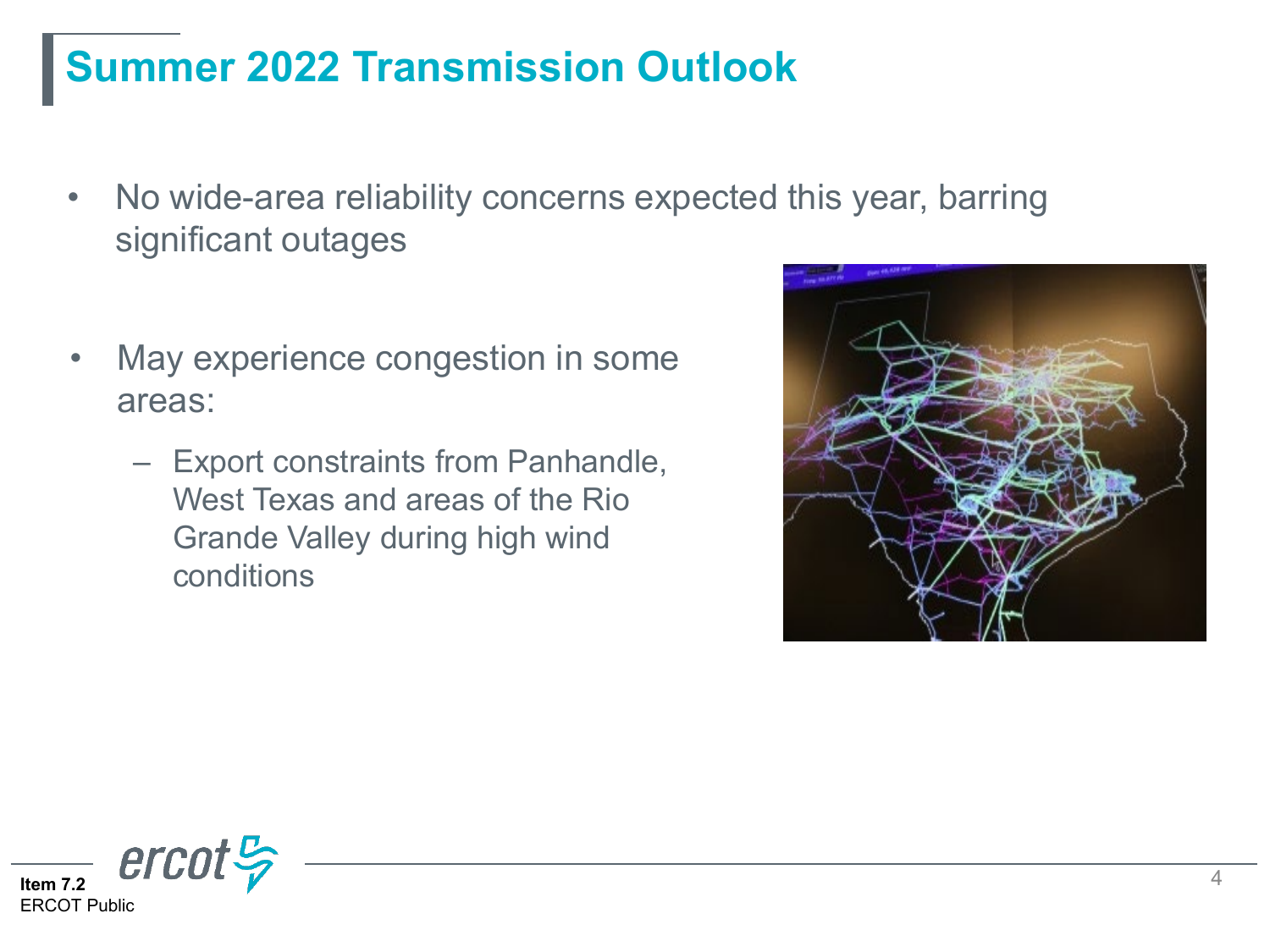## **Operational Changes and Other Preparations**

- NPRR 1093 Allows Load Resources to provide Non-spinning Reserves Service
- NPRR 939 Allows release of Load Resources providing Responsive Reserves in smaller blocks
- SCR800 Includes DC Tie Ramps into Generation to be **Dispatched**
- Addition of second solar forecast vendor
- Continued Conservative Operations